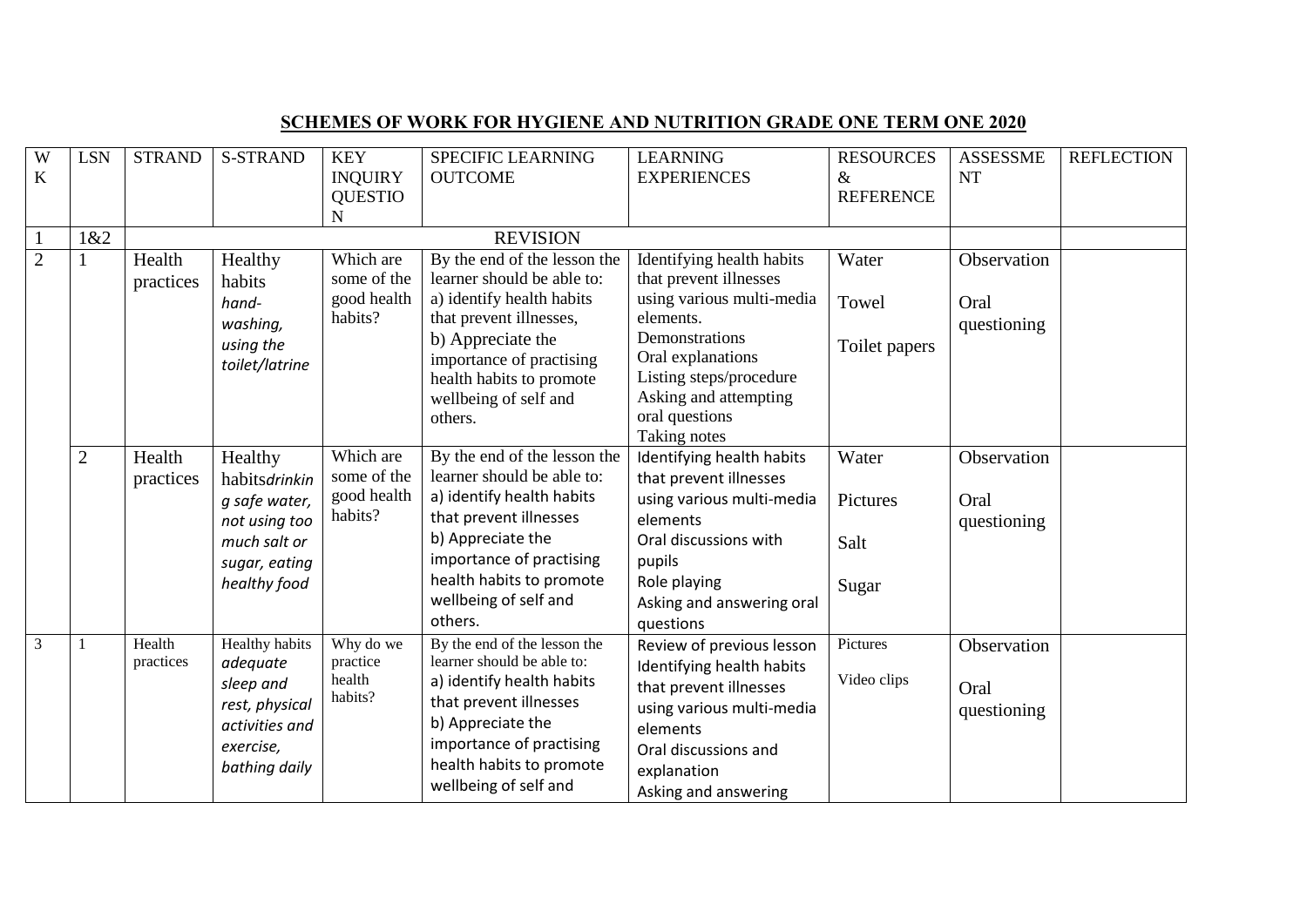|   |                |                     |                      |                                                                               | others                                                                                                                                                                                                                                                                            | questions orally.                                                                                                                                                                                                                               |                                                    |                                    |
|---|----------------|---------------------|----------------------|-------------------------------------------------------------------------------|-----------------------------------------------------------------------------------------------------------------------------------------------------------------------------------------------------------------------------------------------------------------------------------|-------------------------------------------------------------------------------------------------------------------------------------------------------------------------------------------------------------------------------------------------|----------------------------------------------------|------------------------------------|
|   | $\overline{2}$ | Health<br>practices | Healthy<br>habits    | Why do we<br>practice<br>health<br>habits?                                    | By the end of the lesson the<br>learner should be able to:<br>a) state the importance of<br>practicing health habits to<br>promote wellbeing of self and<br>others,<br>b) Appreciate the importance<br>of practising health habits to<br>promote wellbeing of self and<br>others. | Learners state the<br>importance of practicing<br>health habits.<br>Learners observe<br>demonstrations of healthy<br>habits<br>Oral explanation<br>Taking notes<br>Asking questions and<br>answering.                                           | Video clips<br>Pictures                            | Observation<br>Oral<br>questioning |
| 4 | $\mathbf{1}$   | Health<br>practices | Healthy<br>habits    | Why do we<br>practice<br>health<br>habits?                                    | By the end of the lesson the<br>learner should be able to:<br>a) practise health habits<br>that promote wellbeing,<br>b) Appreciate the<br>importance of practising<br>health habits to promote<br>wellbeing of self and<br>others.                                               | Oral review of previous<br>lesson.<br>Demonstrations and role<br>play of healthy habits.<br>Learners practice health<br>habits and keep a simple<br>journal on health habits<br>they have observed.<br>Asking and attempting<br>oral questions. | Hand towel<br>Nail cutter                          | Observation<br>Oral<br>questioning |
|   | $\mathbf{2}$   | Health<br>practices | Care of the<br>teeth | How do<br>you care<br>for a gum<br>where the<br>tooth has<br>been<br>removed? | By the end of the lesson the<br>learner should be able to:<br>a) identify milk teeth as<br>temporary in childhood,<br>b) Appreciate shedding of<br>teeth as a natural process.                                                                                                    | Asking and answering<br>oral questions.<br>Identifying milk teeth<br>using different media.<br>Oral explanation on<br>milk teeth<br>Taking notes.                                                                                               | Toothbrush<br>Toothpaste<br>Pictures<br>Video clip | Observation<br>Oral<br>questioning |
| 5 |                | Health<br>practices | Care of the<br>teeth | How do<br>you care<br>for a gum<br>where the<br>tooth has                     | By the end of the lesson the<br>learner should be able to:<br>a) mention hygienic<br>practices to observe during<br>shedding of milk teeth,<br>b) Appreciate shedding of                                                                                                          | Review of work covered<br>in previous lesson<br>orally.<br>Listing hygienic<br>practices to observe                                                                                                                                             | Toothbrush<br>Toothpaste<br>Pictures               | Observation<br>Oral<br>questioning |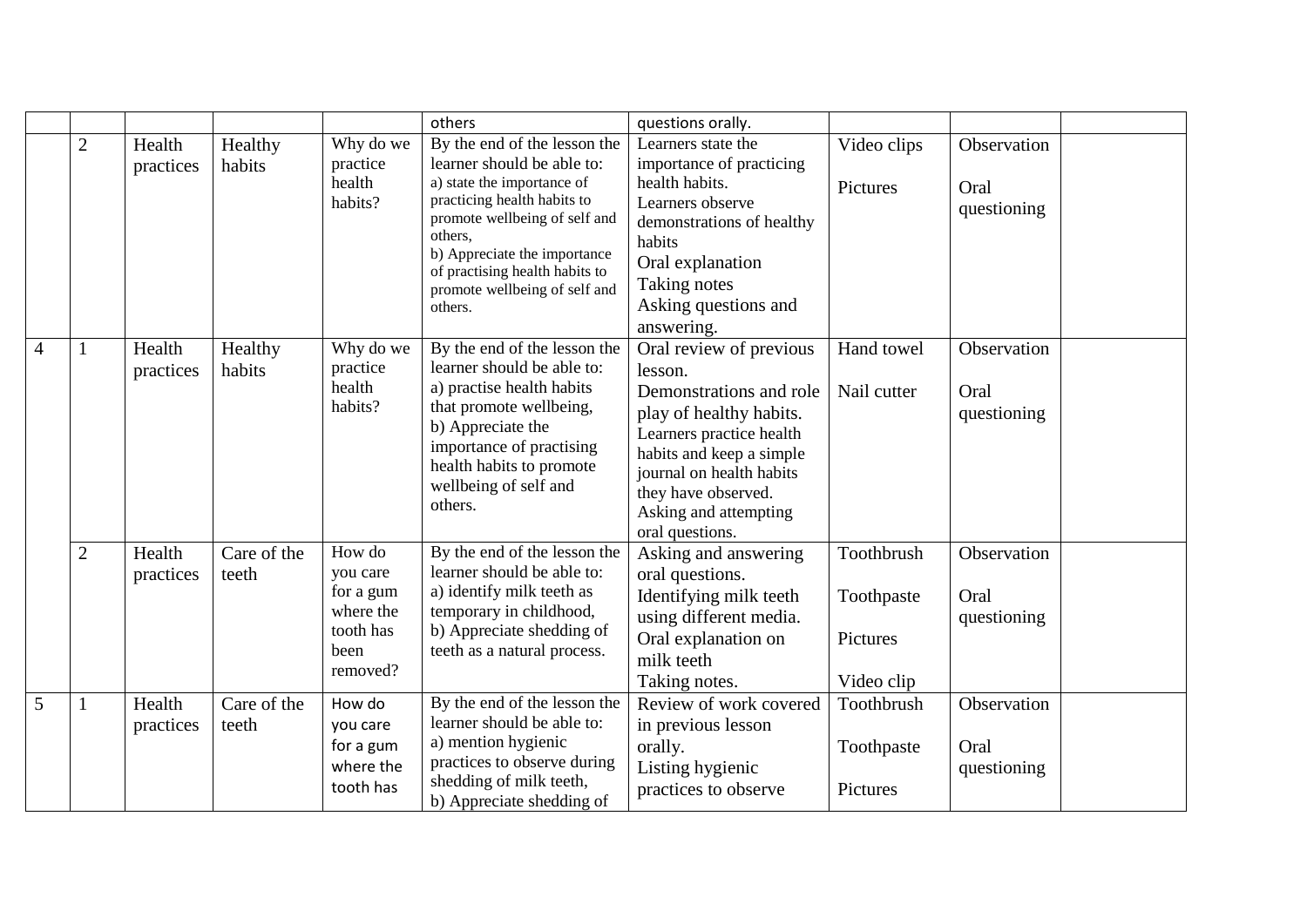|                |                |           |             | been                | teeth as a natural process                                 | when shedding teeth.                                 |              |             |
|----------------|----------------|-----------|-------------|---------------------|------------------------------------------------------------|------------------------------------------------------|--------------|-------------|
|                |                |           |             | removed?            |                                                            | Taking notes.                                        | Video clip   |             |
|                | $\mathbf{2}$   | Health    | Care of the | How do              | By the end of the lesson the                               | Asking and answering                                 | Toothbrush   | Observation |
|                |                | practices | teeth       | you care            | learner should be able to:                                 | oral questions.                                      |              |             |
|                |                |           |             | for a gum           | a) observe hygienic                                        | Role playing hygienic                                | Toothpaste   | Oral        |
|                |                |           |             | where the           | practices during shedding                                  | practices when shedding                              |              | questioning |
|                |                |           |             | tooth has           | of milk teeth,<br>b) Appreciate shedding of                | teeth.                                               | Pictures     |             |
|                |                |           |             | been                | teeth as a natural process.                                | Oral explanation.                                    |              |             |
|                |                |           |             | removed?            |                                                            | Taking notes.                                        | Video clip   |             |
| 6              | $\mathbf{1}$   | Health    | Use of      | 1. What             | By the end of the lesson the                               | Displaying and                                       | Pictures     | Observation |
|                |                | practices | medicine    | precautions         | learner should be able to:                                 | observing medicines.                                 |              |             |
|                |                |           |             | are needed          | a) mention common forms                                    | Oral discussion and                                  | Medicines of | Oral        |
|                |                |           |             | when<br>handling    | of medicine used in our<br>homes,                          | explanation.                                         | different    | questioning |
|                |                |           |             | medicine at         | b) Appreciate cleanliness                                  | Stating forms of                                     | forms        |             |
|                |                |           |             | home                | when taking medicine at                                    | medicine used at home.                               |              |             |
|                |                |           |             |                     | home and school.                                           | Naming examples of                                   |              |             |
|                |                |           |             |                     |                                                            | medicines                                            |              |             |
|                |                |           |             |                     |                                                            | Taking notes.                                        |              |             |
|                |                |           |             |                     |                                                            | Asking and answering                                 |              |             |
|                |                |           |             |                     |                                                            | oral questions.                                      |              |             |
|                | $\overline{2}$ | Health    | Use of      | 1. Why<br>should we | By the end of the lesson the<br>learner should be able to: | Oral review of previous                              | Pictures     | Observation |
|                |                | practices | medicine    | practice            | a) state precautions when                                  | lesson.                                              | Medicines of | Oral        |
|                |                |           |             | cleanliness         | handling medicine found in                                 | <b>Stating precautions</b><br>observed when handling | different    |             |
|                |                |           |             | when                | the home,                                                  | medicines found at                                   | forms        | questioning |
|                |                |           |             | taking              | b) Appreciate cleanliness                                  | home.                                                |              |             |
|                |                |           |             | medicine?           | when taking medicine at                                    | Oral discussion and                                  |              |             |
|                |                |           |             |                     | home and school.                                           | explanation.                                         |              |             |
|                |                |           |             |                     |                                                            | Oral questioning and                                 |              |             |
|                |                |           |             |                     |                                                            | answering.                                           |              |             |
| $\overline{7}$ | $1 - 2$        |           |             |                     | MID-TERM EXAM AND REVISION                                 |                                                      |              |             |
| $\overline{8}$ |                | Personal  | Materials   | 1. Why do           | By the end of the lesson the                               | Observing charts and                                 | Towel        | Observation |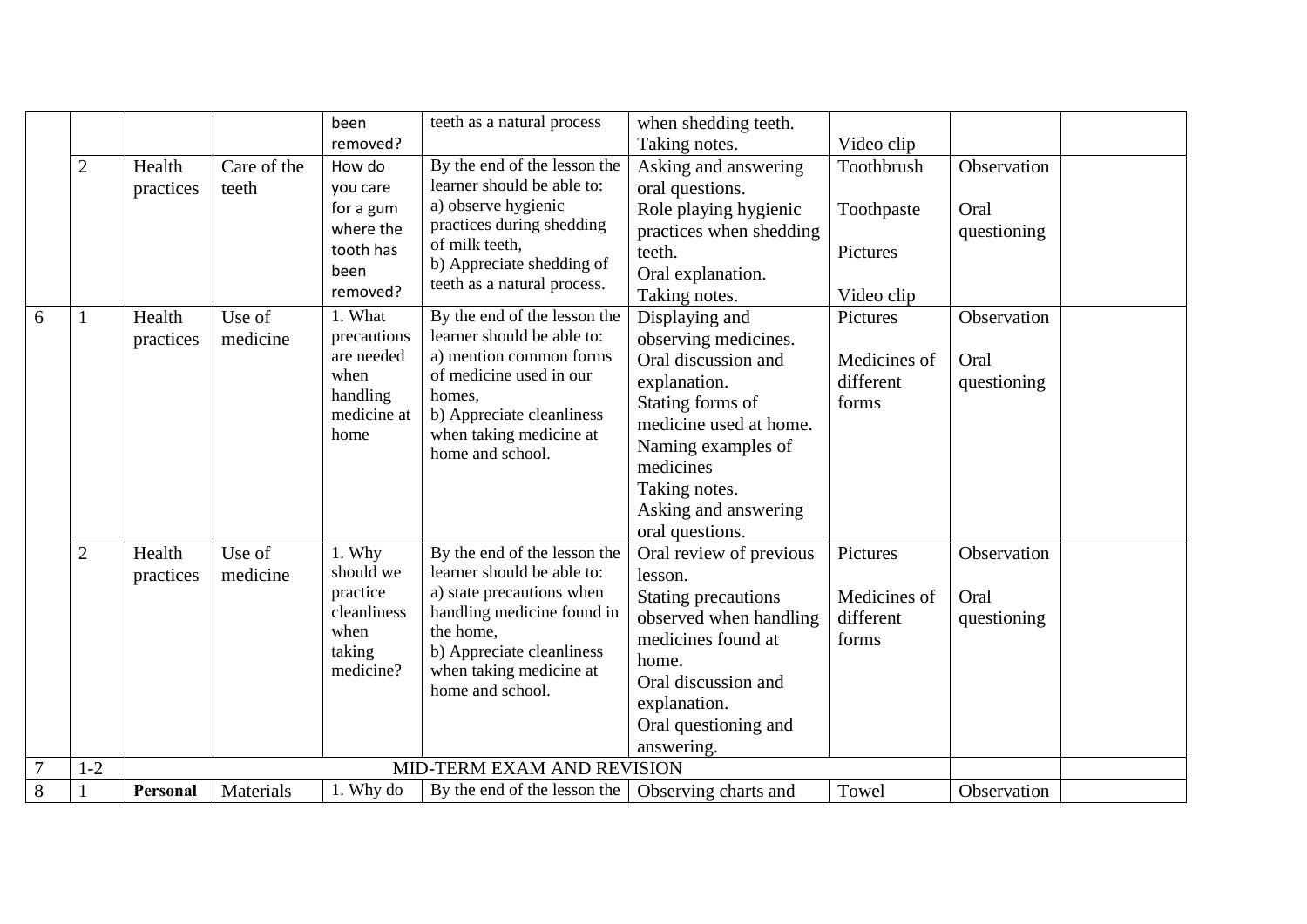|   |                | hygiene<br>(Care of<br>body<br>parts)             | used to<br>clean body<br>parts.              | we clean<br>our bodies?<br>2. What<br>materials<br>do we use<br>to clean<br>our bodies?              | learner should be able to:<br>a) Name materials used to<br>clean different parts of the<br>body.<br>b) Draw materials used to<br>clean different parts of the<br>body.<br>c) Learners will appreciate<br>the importance of a clean<br>body for personal hygiene.                                 | displayed materials.<br>Identifying materials<br>displayed.<br>Naming body parts.<br>Discussing materials<br>used to clean specific<br>body parts.<br>Drawing materials.<br>Asking and attempting<br>oral questions.                         | basin<br>Water<br>Soap<br>Handkerchief<br>Nail cuter<br>Ear buds<br>Comb          | Oral<br>questioning                |  |
|---|----------------|---------------------------------------------------|----------------------------------------------|------------------------------------------------------------------------------------------------------|--------------------------------------------------------------------------------------------------------------------------------------------------------------------------------------------------------------------------------------------------------------------------------------------------|----------------------------------------------------------------------------------------------------------------------------------------------------------------------------------------------------------------------------------------------|-----------------------------------------------------------------------------------|------------------------------------|--|
|   | $\overline{2}$ | Personal<br>hygiene<br>(Care of<br>body<br>parts) | Materials<br>used to<br>clean body<br>parts. | 1. Why do<br>we clean<br>our bodies?<br>2. What<br>materials<br>do we use<br>to clean<br>our bodies? | By the end of the lesson the<br>learner should be able to:<br>a) Name materials used to<br>clean different parts of the<br>body.<br>b) Draw materials used to<br>clean different parts of the<br>body.<br>c) Learners will appreciate<br>the importance of a clean<br>body for personal hygiene. | Observing charts and<br>displayed materials.<br>Identifying materials<br>displayed.<br>Naming body parts.<br>Discussing materials<br>used to clean specific<br>body parts.<br>Drawing materials.<br>Asking and attempting<br>oral questions. | Towel<br>basin<br>Water<br>Soap<br>Handkerchief<br>Nail cuter<br>Ear buds<br>Comb | Observation<br>Oral<br>questioning |  |
| 9 |                | Personal<br>hygiene<br>(Care of<br>body<br>parts) | Materials<br>used to<br>clean body<br>parts. | 1. Why do<br>we clean<br>our bodies?<br>2. What<br>materials<br>do we use<br>to clean<br>our bodies? | By the end of the lesson the<br>learner should be able to:<br>a) Name materials used to<br>clean different parts of the<br>body.<br>b) Learners will appreciate<br>the importance of a clean<br>body for personal hygiene.                                                                       | Reviewing previous<br>lesson's work.<br>Observing charts<br>Identifying materials<br>Naming body parts.<br>Discussing materials<br>used to clean specific<br>body parts.<br>Drawing materials.<br>Asking and attempting<br>oral questions.   | Towel<br>basin<br>Water<br>Soap<br>Handkerchief<br>Nail cuter<br>Ear buds<br>Comb | Observation<br>Oral<br>questioning |  |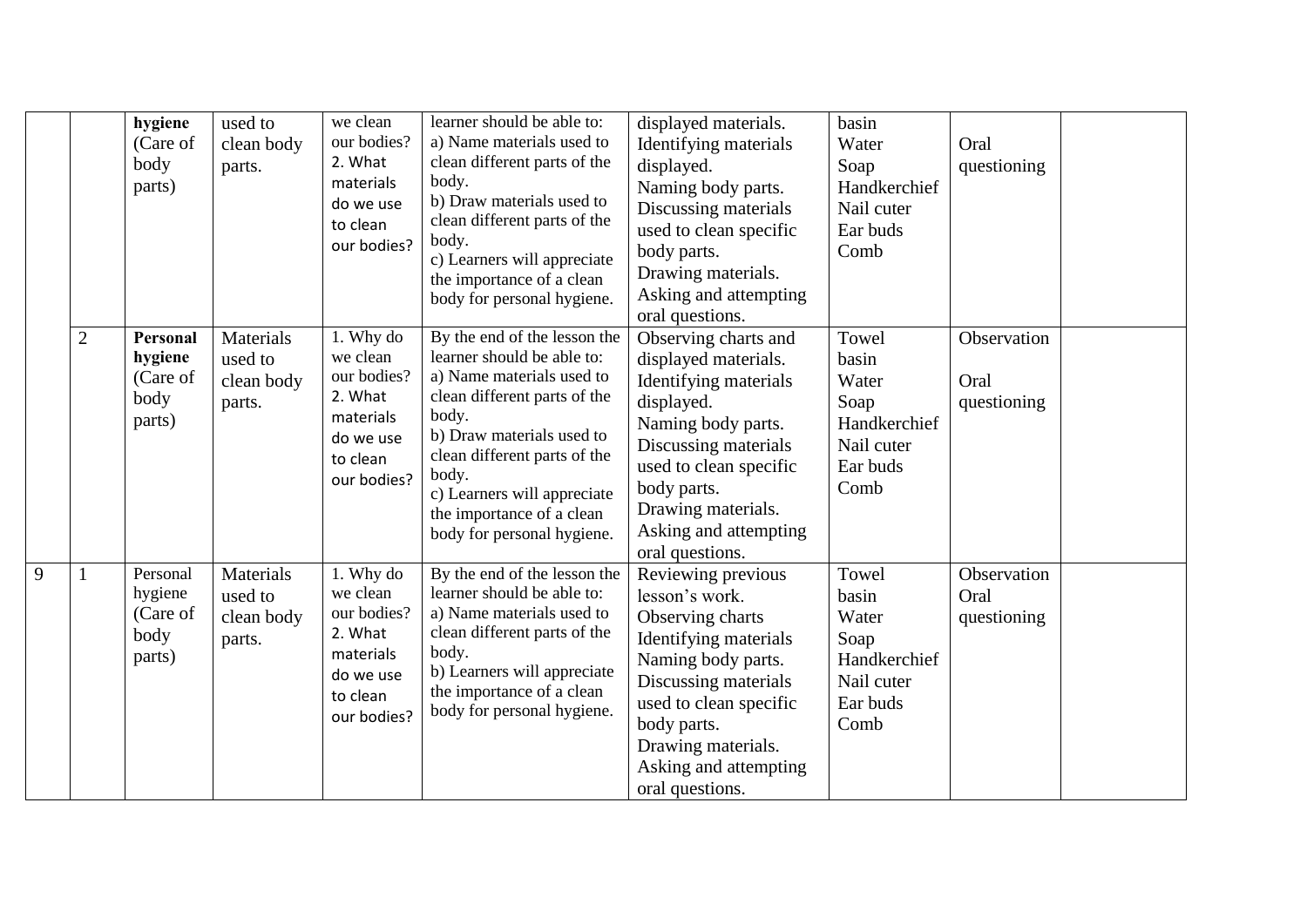|               | $\overline{2}$ | Personal<br>hygiene<br>(Care of<br>body<br>parts) | Cleaning<br>parts of the<br>body<br>(the hair)            | 1. Why do<br>we clean<br>the hair?<br>2. What<br>materials<br>do we use<br>to clean<br>the hair? | By the end of the lesson the<br>learner should be able to:<br>a) name materials used to<br>clean the hair<br>b) mention the procedures<br>used to clean the hair<br>c) use appropriate materials<br>to clean the hair,                                    | Touching and<br>identifying hair.<br>Naming materials used<br>to clean hair.<br>Discussing procedures.<br>Demonstrations.<br><b>Explanation</b> and<br>discussions.<br>Asking and attempting<br>questions orally.      | Water, soap,<br>comb, hair<br>brush.    | Observation<br>Oral<br>questioning |  |
|---------------|----------------|---------------------------------------------------|-----------------------------------------------------------|--------------------------------------------------------------------------------------------------|-----------------------------------------------------------------------------------------------------------------------------------------------------------------------------------------------------------------------------------------------------------|------------------------------------------------------------------------------------------------------------------------------------------------------------------------------------------------------------------------|-----------------------------------------|------------------------------------|--|
| 10            |                | Personal<br>hygiene<br>(Care of<br>body<br>parts) | Cleaning<br>parts of the<br>body<br>(face and<br>neck)    | 1. Why do<br>we clean<br>the face?<br>2. What<br>materials<br>do we use<br>to clean<br>the face? | By the end of the lesson the<br>learner should be able to:<br>a) Name materials used to<br>clean the face and neck.<br>b) Mention the procedures<br>used to clean the face and<br>neck.<br>c) Use appropriate<br>materials to clean the face<br>and neck. | Identifying face and<br>neck.<br>Naming materials used<br>to clean face and neck.<br>Discussing procedures.<br>Demonstrations.<br><b>Explanation</b> and<br>discussions.<br>Asking and attempting<br>questions orally. | Water, soap,<br>towel,<br>handkerchief. | Observation<br>Oral<br>questioning |  |
|               | $\overline{2}$ | Personal<br>hygiene<br>(Care of<br>body<br>parts) | Cleaning<br>parts of the<br>body<br>(the leg and<br>foot) | 1. Why do<br>we clean<br>our legs?<br>2. What<br>materials<br>do we use<br>to clean<br>our legs? | By the end of the lesson the<br>learner should be able to:<br>a) Name materials used to<br>clean the leg and foot.<br>b) Mention the procedures<br>used to clean the leg and<br>foot.<br>c) Use appropriate<br>materials to clean the leg<br>and foot.    | Identifying the leg.<br>Naming materials used<br>to clean the leg.<br>Discussing procedures.<br>Demonstrations.<br><b>Explanation</b> and<br>discussions.<br>Asking and attempting<br>questions orally.                | Water, soap,<br>towel, nail<br>cutter.  | Observation<br>Oral<br>questioning |  |
| <sup>11</sup> |                | Personal<br>hygiene<br>(Care of                   | Cleaning<br>parts of the                                  | 1. Why do<br>we clean<br>the nose?                                                               | By the end of the lesson the<br>learner should be able to:<br>a) Name materials used to                                                                                                                                                                   | Identifying the nose.<br>Naming materials used                                                                                                                                                                         | Handkerchief                            | Observation<br>Oral                |  |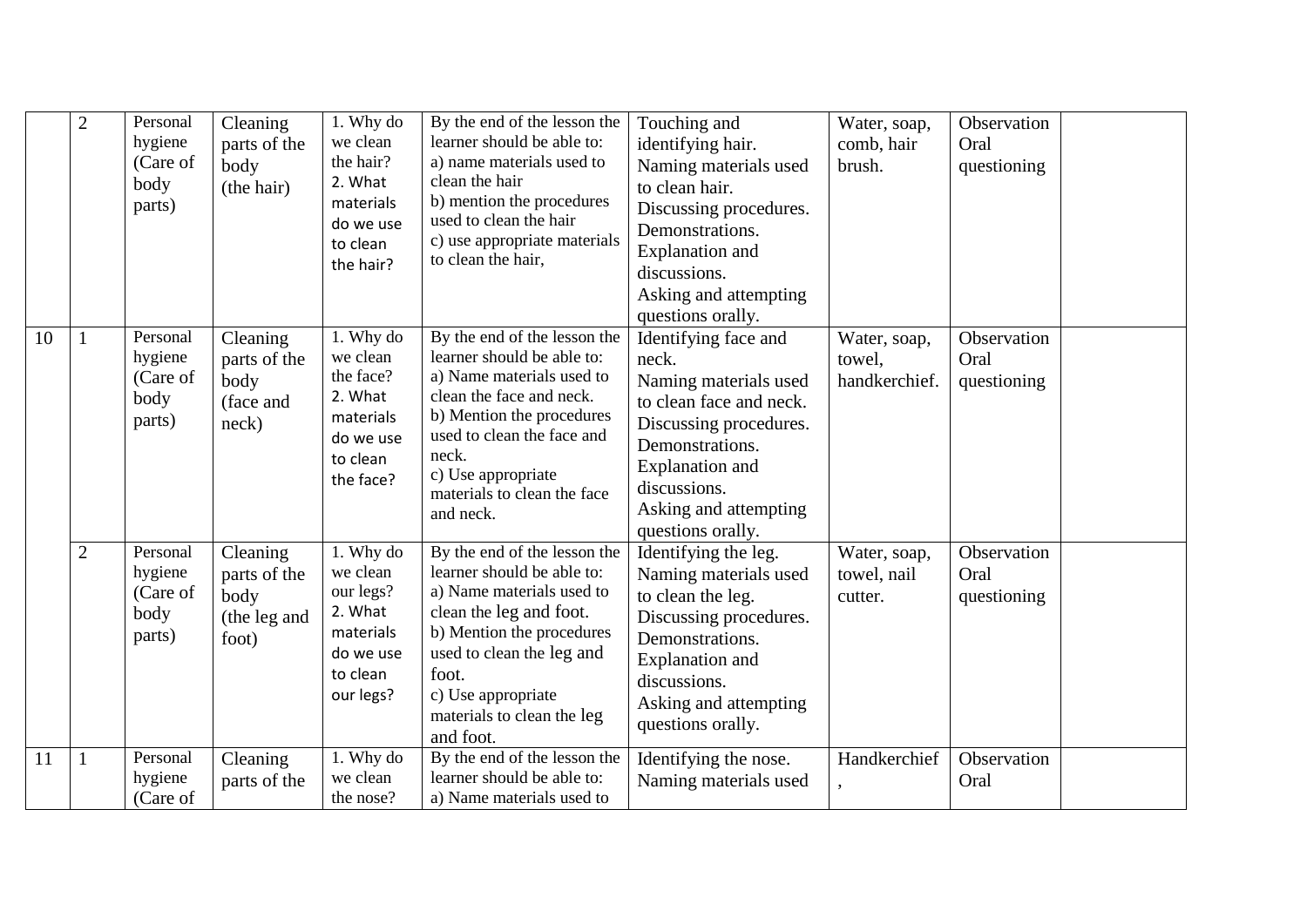|    |                | body<br>parts)                                    | body<br>(the nose)                                                 | 2. What<br>materials<br>do we use<br>to clean<br>the nose?                                           | clean the nose.<br>b) Mention the procedures<br>used to clean the nose.<br>c) Use appropriate<br>materials to clean the nose.                                                                                             | to clean the nose.<br>Discussing procedures.<br>Demonstrations.<br><b>Explanation</b> and<br>discussions.<br>Asking and attempting<br>questions orally.                                                          | Video clip.                                                                       | questioning                        |  |
|----|----------------|---------------------------------------------------|--------------------------------------------------------------------|------------------------------------------------------------------------------------------------------|---------------------------------------------------------------------------------------------------------------------------------------------------------------------------------------------------------------------------|------------------------------------------------------------------------------------------------------------------------------------------------------------------------------------------------------------------|-----------------------------------------------------------------------------------|------------------------------------|--|
|    | $\overline{2}$ | Personal<br>hygiene<br>(Care of<br>body<br>parts) | Cleaning<br>parts of the<br>body<br>(the teeth)                    | 1. Why do<br>we clean<br>our teeth?<br>2. What<br>materials<br>do we use<br>to clean<br>our teeth?   | By the end of the lesson the<br>learner should be able to:<br>a) name materials used to<br>clean the teeth<br>b) mention the procedures<br>used to clean the teeth<br>c) use appropriate materials<br>to clean the teeth, | Identifying teeth<br>Naming materials used<br>to clean teeth.<br>Discussing procedures.<br>Demonstrations.<br>Explaining and<br>discussing cautions to<br>observe.<br>Asking and attempting<br>questions orally. | Pictures,<br>video clip,<br>water,<br>toothbrush,<br>tooth paste.                 | Observation<br>Oral<br>questioning |  |
| 12 |                | Personal<br>hygiene<br>(Care of<br>body<br>parts) | Cleaning<br>the whole<br>body                                      | 1. Why do<br>we clean<br>our bodies?<br>2. What<br>materials<br>do we use<br>to clean our<br>bodies? | By the end of the lesson the<br>learner should be able to:<br>a) Clean body parts without<br>wasting cleaning materials,<br>b) Appreciate the<br>importance of a clean body<br>for personal hygiene.                      | Oral review.<br>Naming materials used<br>to clean the body.<br>Discussing procedures.<br>Demonstrations.<br>Explaining cautions to<br>observe.<br>Asking and attempting<br>questions orally.                     | Towel<br>basin<br>Water<br>Soap<br>Handkerchief<br>Nail cuter<br>Ear buds<br>Comb | Observation<br>Oral<br>questioning |  |
|    | $\overline{2}$ | Personal<br>hygiene<br>(Care of<br>body<br>parts) | Using<br>cleaning<br>materials<br>sparingly to<br>avoid<br>wastage | 1. How can<br>we use<br>cleaning<br>materials<br>without<br>waste?                                   | By the end of the lesson the<br>learner should be able to:<br>a) Clean body parts without<br>wasting cleaning materials,<br>b) Appreciate the<br>importance of a clean body<br>for personal hygiene.                      | Oral review.<br>Naming materials.<br>Oral discussions and<br>explanations.<br>Demonstrations and role<br>playing.                                                                                                | Water,<br>Soap,<br>Ear buds,<br>Toothpaste,                                       | Observation<br>Oral<br>questioning |  |